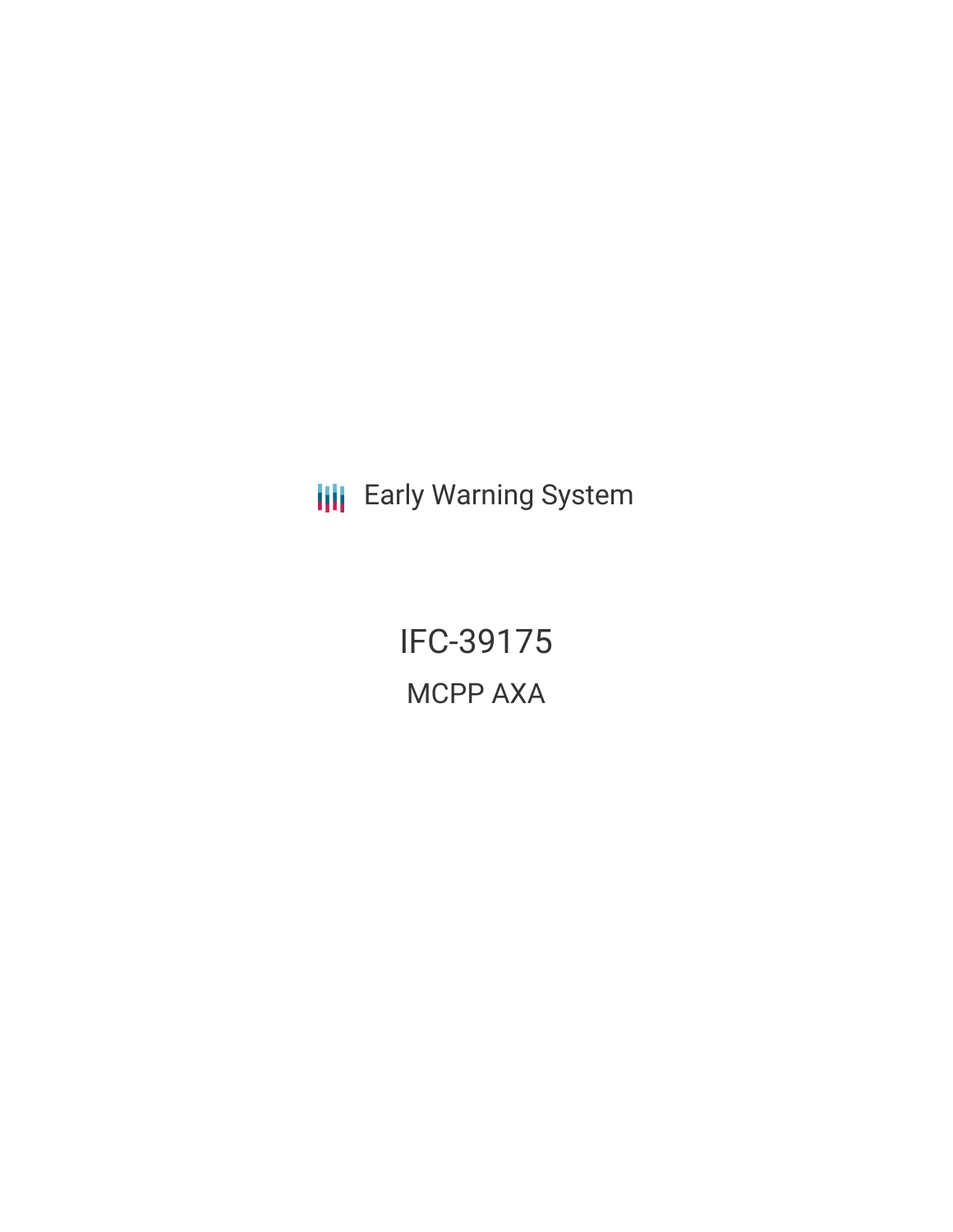

## **Quick Facts**

| <b>Financial Institutions</b>  | International Finance Corporation (IFC)                  |
|--------------------------------|----------------------------------------------------------|
| <b>Status</b>                  | Proposed                                                 |
| <b>Bank Risk Rating</b>        | FI.                                                      |
| <b>Borrower</b>                | Emerging Markets Infrastructure Loans S.A.R.L, AXA Group |
| <b>Sectors</b>                 | Finance, Infrastructure                                  |
| <b>Investment Type(s)</b>      | Guarantee                                                |
| <b>Investment Amount (USD)</b> | $$50.00$ million                                         |
| <b>Project Cost (USD)</b>      | \$500,00 million                                         |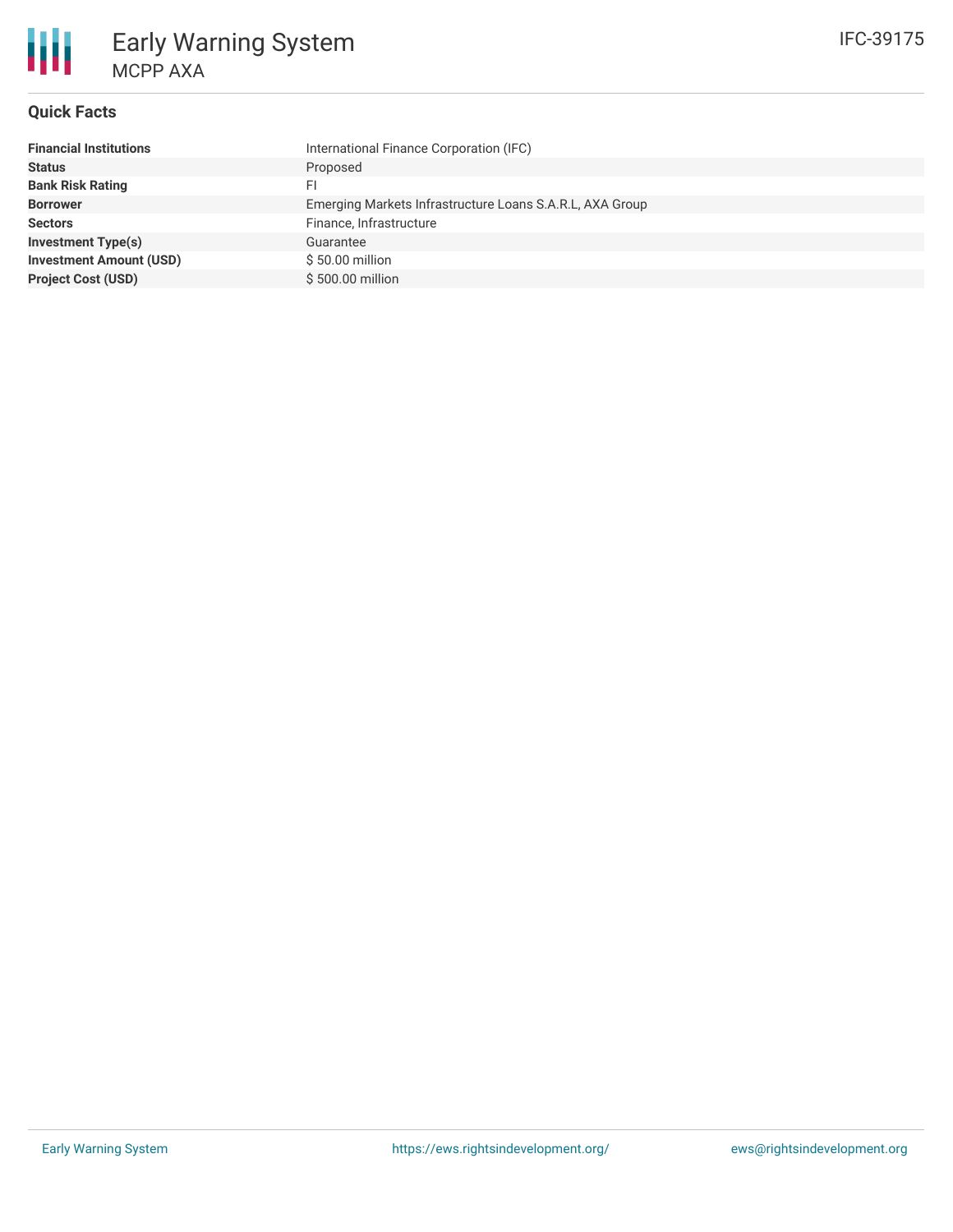# **Project Description**

According to IFC website, as part of its strategic focus on mobilizing third party capital for infrastructure investment in emerging markets, IFC is proposing to support the development of an infrastructure debt platform (the "vehicle") that will invest in senior loans in infrastructure projects alongside IFC. IFC will provide support to the vehicle in the form of an unfunded portfolio guarantee, which will enable third party investors to consider this asset class.

The expected development impacts are:

1. Given that the vehicle will co - invest with IFC (on the same terms and conditions) the proposed investment will support private sector development by increasing access to long term debt capital for infrastructure projects across emerging markets from an asset pool (i.e. institutional investors located in OECD countries) that has yet to venture in significant scale into infrastructure investments in emerging markets.

2. Under MCPP investors approve funding in projects much earlier than traditional co-lenders, providing IFC's clients with greater certainty of finance and reducing their transaction costs during the project development phase, allowing for a faster process to financial close.

3. The vehicle is directly leveraging IFC's own economic capital allowing IFC to participate in larger transactions.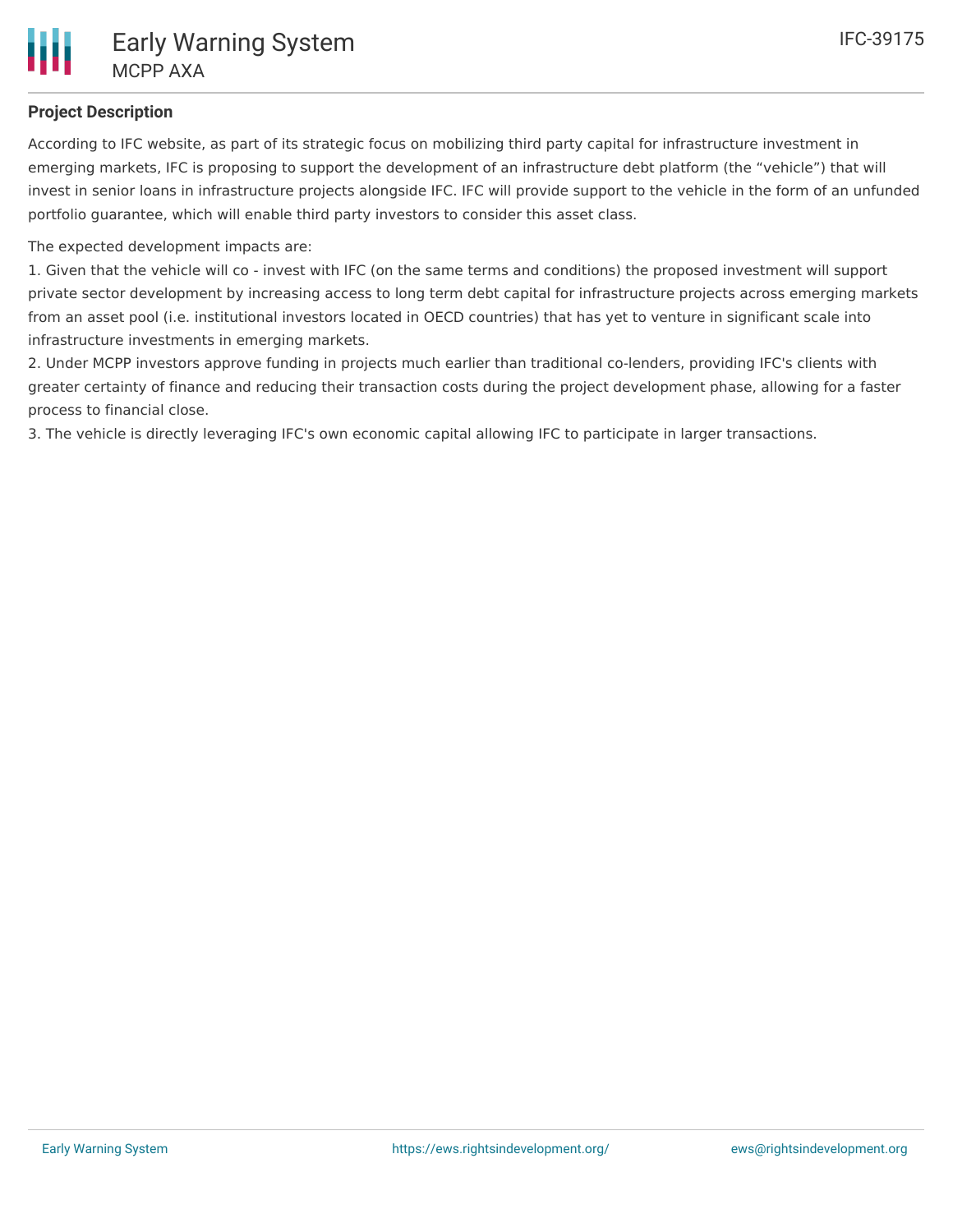### **Investment Description**

• International Finance Corporation (IFC)

### **Financial Intermediary**

Financial Intermediary: A commercial bank or financial institution that receives funds from a development bank. A financial intermediary then lends these funds to their clients (private actors) in the form of loans, bonds, guarantees and equity shares. Financial intermediaries include insurance, pension and equity funds. The direct financial relationship is between the development bank and the financial intermediary.

[AXA](file:///actor/858/) SA (Financial Intermediary)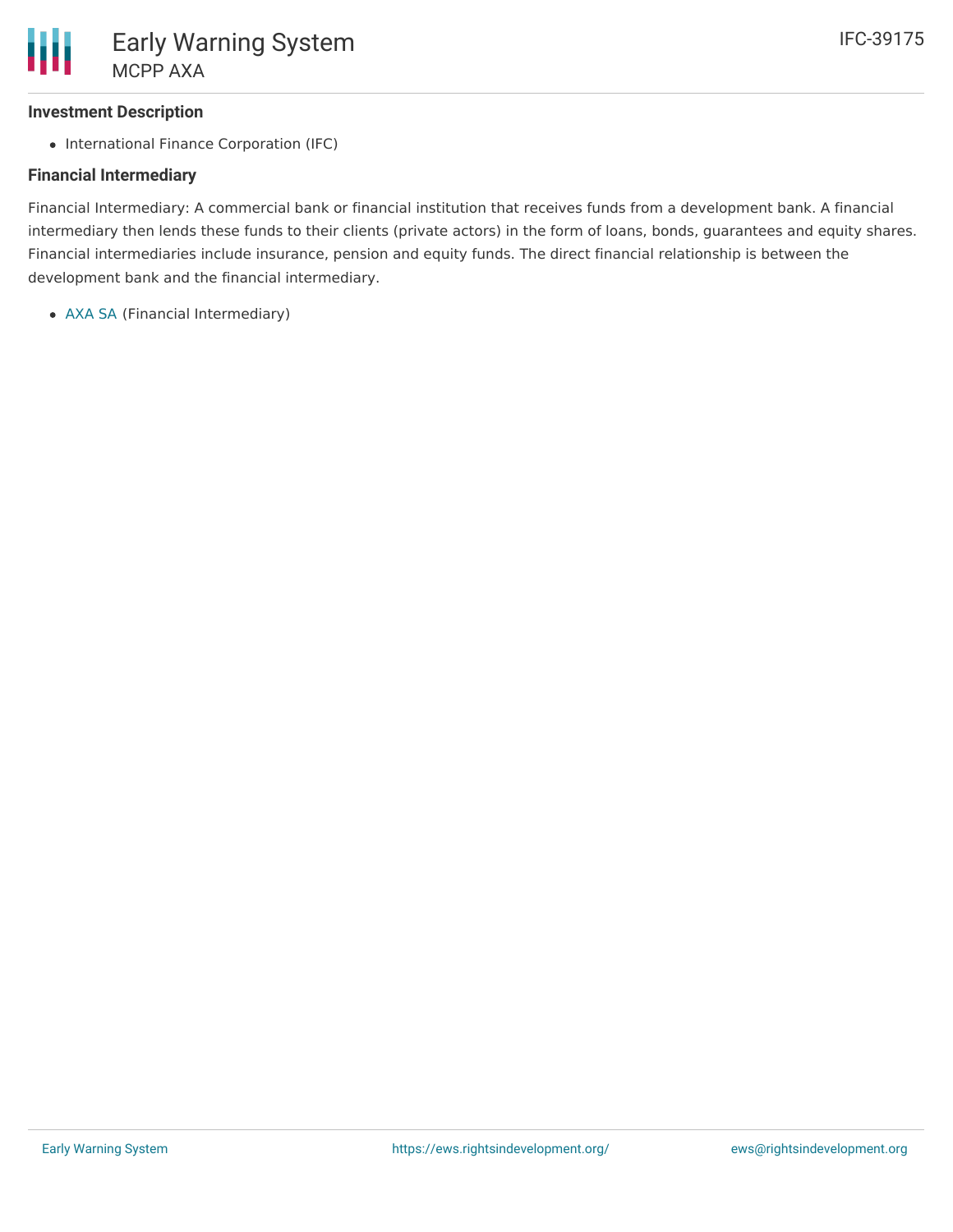

### **Private Actors Description**

AXA SA, through its subsidiaries, provides insurance and asset management services worldwide. It operates through six segments: France, Europe, Asia, the United States, International, and Transversal and Central Holdings.